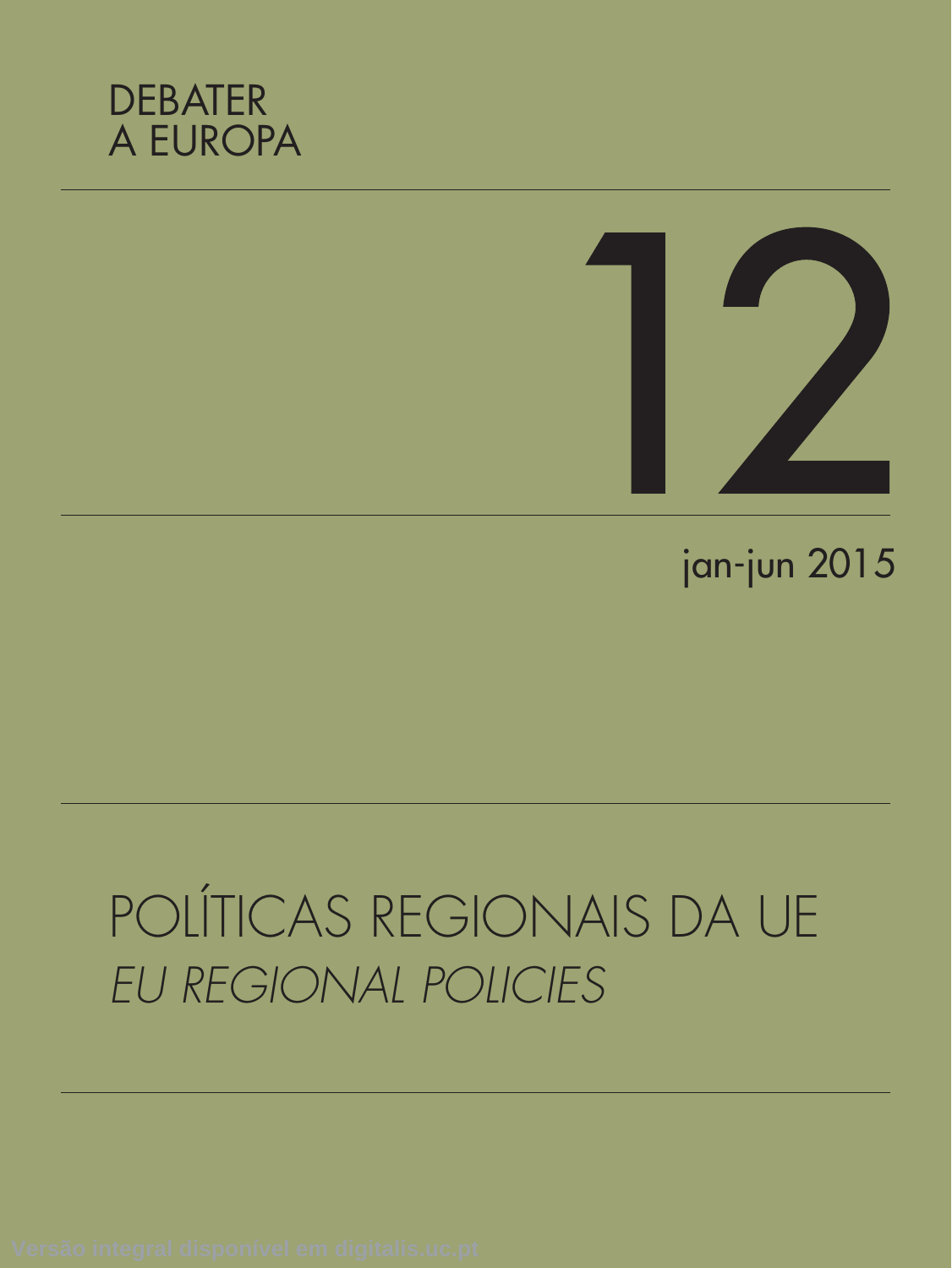*DEBATER A EUROPA*  Periódico do CIEDA e do CEIS20 , em parceria com GPE e a RCE. N.12 janeiro/junho 2015 – Semestral ISSN 1647-6336 Disponível em: http://www.europe-direct-aveiro.aeva.eu/debatereuropa/

### *The Regional Policy in the EUMS from Central and Eastern Europe between Decentralisation and Recentralisation*

Ioan Horga

Professor at Oradea University, Romania Jean Monnet Chair in Euro-regional Studies Co-director of the Institute for the Study Euro-regional Oradea-Debrecen E-mail: ihorga@uoradea.ro

Ana Maria Costea (Ghimiş) National School of Political and Administrative Studies, Bucharest, Romania E-mail: anamaria.ghimis@yahoo.com

### **Abstract**

During the accession process and after they became members of the European Union, the Central and Eastern states went through a process of decentralization that emphasized the local and the regional level. Although the process was not complete, after the financial crisis erupted, these states began to develop a centrifugal behaviour are started a recentralization process that decreased the competences of local and regional authorities. The present article argues that undeniably the European Commission through its regional policy has been an important driving force regarding the process of territorial decentralisation in Central and Eastern European countries. However, this influence has generated different outcomes, given its lack of clear perspective and competences.

**Keywords**: Central And Eastern countries; the EU; decentralization; recentralization; local and regional level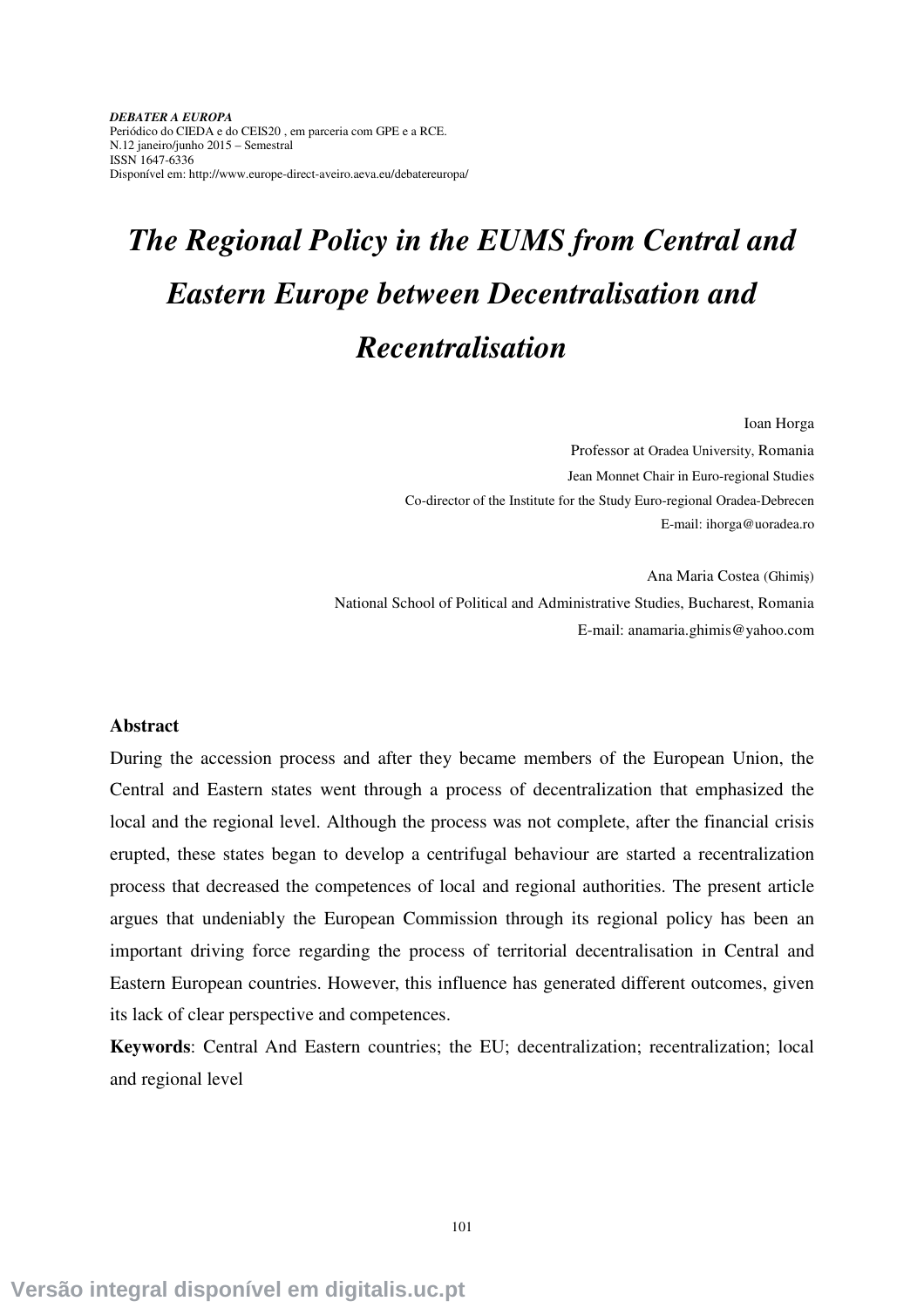### **Introduction**

The enlargement process from 2004 and 2007 was possible due to the adoption of the membership criteria by the member states. It is well known the fact that besides the three criteria that were adopted in Copenhagen in 1993 (the political, economic one and the acquis comunitaire), in 1995 in Madrid the strengthened administrative capacity criterion was added. The regular evaluation and monitoring of progress analysis for the countries from Central Eastern Europe highlights the developments that took place at the level of administration and public management system $^{1}$ .

Pollitt and Bouckaert highlight five different reform models on the administration and the management of public systems, from a very narrow and limited model to a very stretched and broad span of reform. Choosing one of these models has tremendous practical implications for the content of a reform programme, for the choice of the reform projects, but also for the sequence and the timing of the reform portfolio. It also requires different tactical choices to be made. One of the issues that can be arisen here is how many degrees of freedom there are in reforming the public sector<sup>2</sup>.

 The first proposed model has a span of reform which is limited to single organizations within the public sector. In this sense, the "public management is a merger of the normative orientation of traditional public administration and the instrumental orientation of general management."<sup>3</sup> In practice, this means that private-sector management techniques are imported into the public sector<sup>4</sup>.

 The second model has a broader span of reform which looks beyond single organisations to clusters of public sector organisations. There is the question of relationships, (e.g. hierarchies of organisations) in order to have good delivery service and policy implementation. This requires a vision on the architecture and the mapping of the public sector<sup>5</sup>.

 The third model includes the interface of the public sector, but also the civil society. This interface needs to be reformed too, which in some cases requires civil society to be

 $\overline{a}$ 

<sup>1</sup> IANCU, Diana Camelia - *Uniunea Europeana si Administratia Publ*i*ca*. Iasi: Polirom, 2010, pp. 126-127.

<sup>2</sup>POLLITT, Christopher; BOUCKAERT, Geert - *Public Management Reform: A Comparative Analysis*. 2nd expanded edn. Oxford: Oxford University Press, 2004.

<sup>3</sup> PERRY, James L.; KRAEMER, Kenneth L. - *Public Management: Public and Private Perspectives*. California: Mayfield, 1983.

<sup>4</sup> Ch. POLLITT, *op.cit.,* p. 97 5 *Idem*